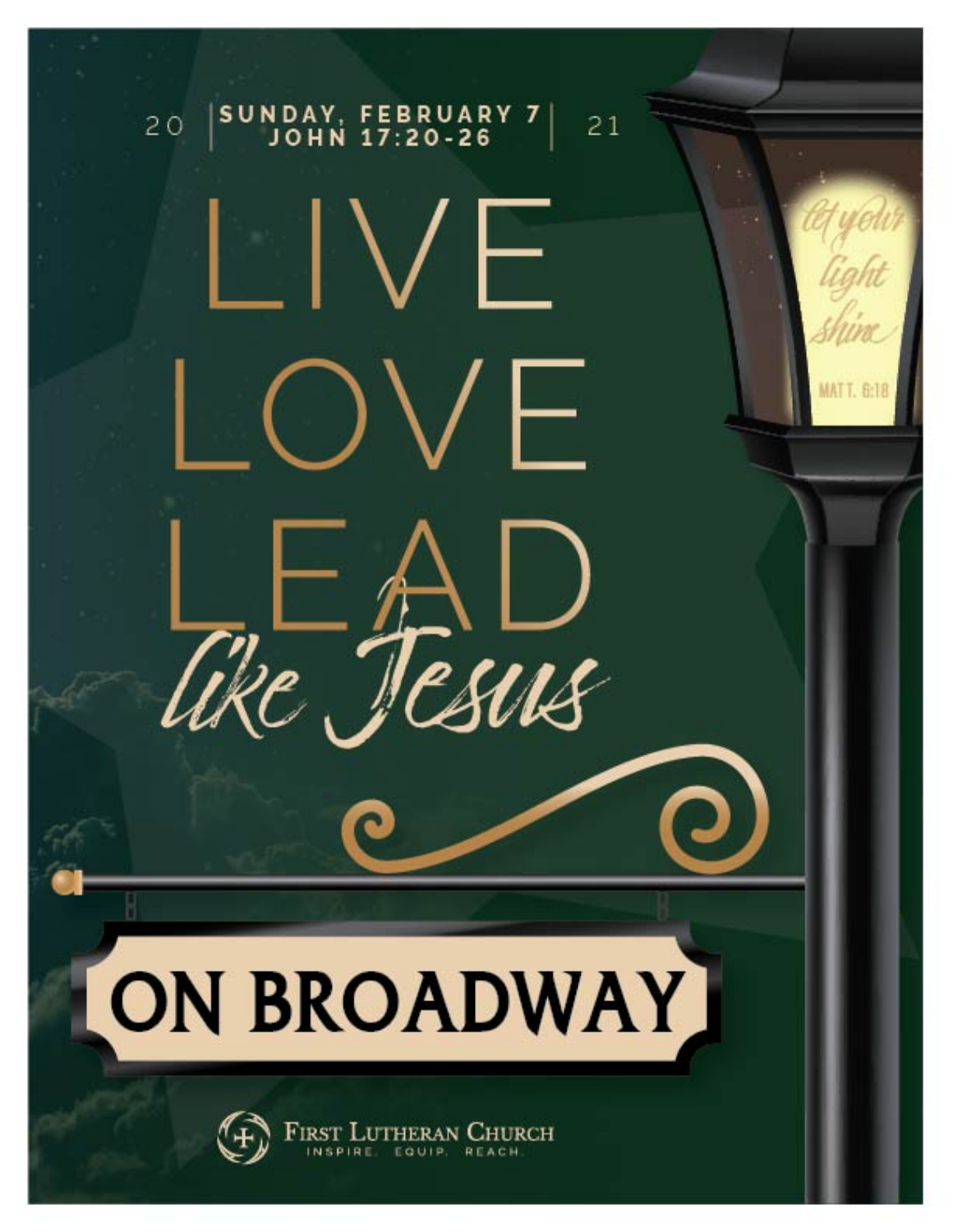



# FIRST LUTHERAN CHURCH INSPIRE, EQUIP, REACH.

# WELCOME! If you life has been blessed or if you are looking to be blessed... WELCOME. We are just glad you are here.

Please make yourself at home and let us know if there is anything you need. This bulletin will help you navigate worship at First Lutheran and opportunities to serve and connect with our faith community.



**WHAT ARE WE ABOUT?** We want to make Jesus famous. It is as simple as that. Our purpose in gathering here today is to make Jesus known and to know him better. Because if this isn't about Jesus, it isn't worth doing.

**WORSHIP** We believe that all instruments, all voices and all people should praise the Lord. We do not worship a "style," we worship Jesus.



Traditional Worship follows a liturgy and the music centers around the organ and piano. The order of worship is inserted into the bulletin. [9 a.m. Sundays in the Sanctuary on the north end of the church.]



**Celebration Worship uses a** praise band and the order of worship and song lyrics are projected on the wall. [9 & 10:30 a.m. Sundays in the Celebration Center on the west end of the church]



**OFFERING** We give tithes and offerings as an act of worship, obedience, and thanksgiving. If you are a quest, you are not expected or obligated to give.



**BELONGING** Each quarter, we host a new member BELONG class to introduce and welcome new members to First Lutheran. The next class is planned for this spring (date TBD). Contact the church office for details.



**COMMUNION** The sacrament of Communion is celebrated at all services the first and third Sundays of each month. All are welcome to participate in this act of worship and remembrance. Children who do

not receive communion are welcome to come forward for a blessing.



**CONNECTING** We would love to get to know you better. Peruse our website for ways to connect through service, study, or community-building events.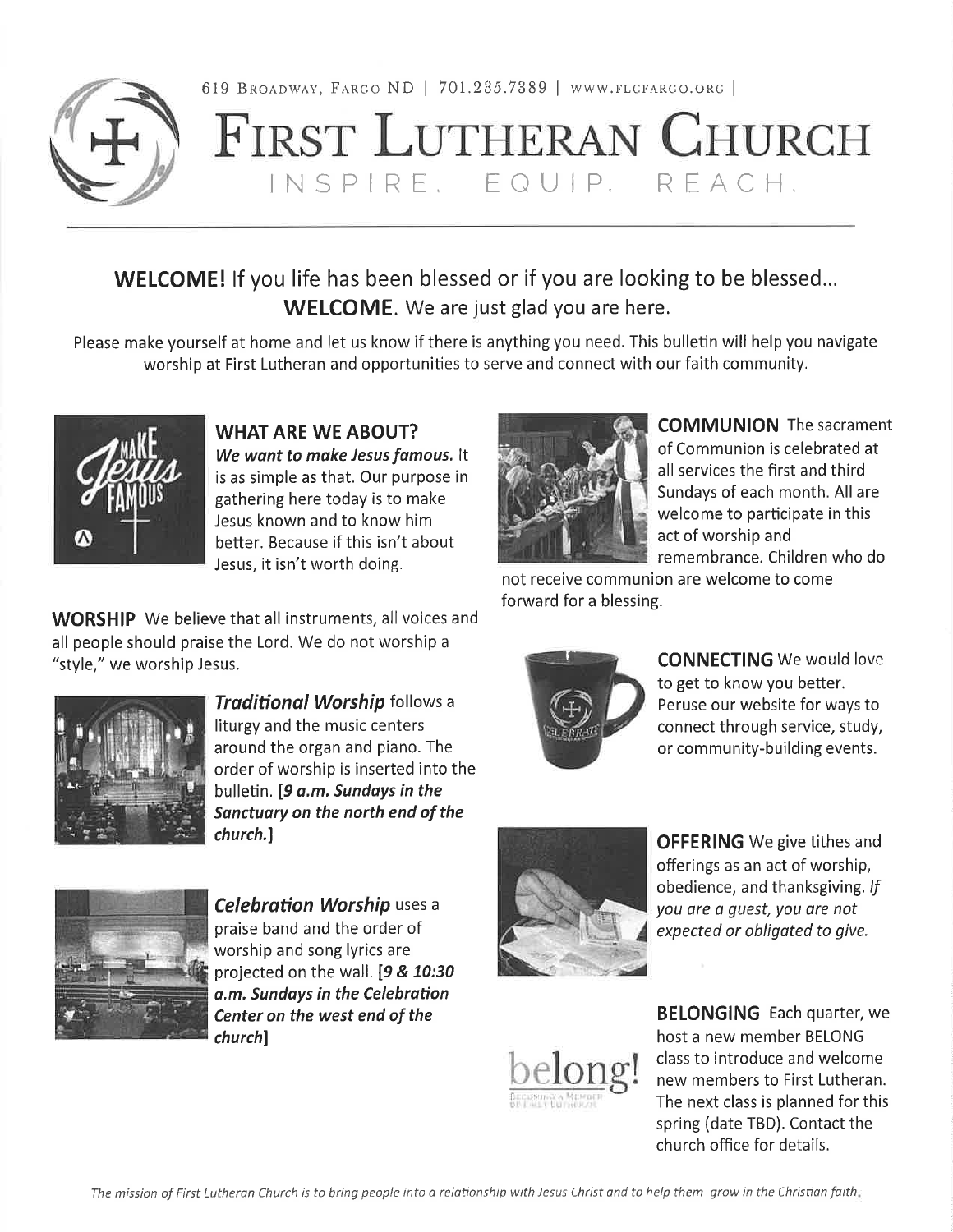## **February 7, 2021: Celebration Worship** *Live, Love, and Lead Like Jesus*

| <b>WELCOME &amp; ANNOUNCEMENTS</b>                                                                                                                                                                                                | <b>MESSAGE: Pastor Laurie Neill</b>                                                                                                                                                                           |
|-----------------------------------------------------------------------------------------------------------------------------------------------------------------------------------------------------------------------------------|---------------------------------------------------------------------------------------------------------------------------------------------------------------------------------------------------------------|
| <b>OPENING PRAYER</b>                                                                                                                                                                                                             | <b>OFFERING:</b><br>Thank you for your new or continued generosity                                                                                                                                            |
| <b>SONG:</b> Fear Is a Liar                                                                                                                                                                                                       | towards God's mission at First Lutheran Church.<br>In-person offerings may be dropped in the offering<br>baskets at the entry/exit. Offerings can also be<br>mailed to the church office and we encourage you |
| <b>SONG:</b> I Am Not Alone                                                                                                                                                                                                       | to use our online giving and texting options. Please<br>reference the back page of the worship bulletin for<br>more information or visit our website.                                                         |
| <b>QUIET TIME</b>                                                                                                                                                                                                                 | <b>SONG: Living Hope</b>                                                                                                                                                                                      |
| <b>CONFESSION &amp; FORGIVENESS:</b><br>Lord,                                                                                                                                                                                     | <b>WORDS OF PROMISE</b>                                                                                                                                                                                       |
| I need to confess my impatience. I want<br>everything, I want it my way, and I want<br>it now. I want love and friendship without                                                                                                 | <b>LORD'S PRAYER</b>                                                                                                                                                                                          |
| reaching out and giving of myself. I want<br>maturity without age and experience. I want<br>independence without growing up. I want<br>freedom without taking responsibility for my<br>life. I want peace without being quiet and | <b>COMMUNION/DISTRIBUTION SONGS:</b><br>Lord, I Need You<br><b>Jesus Loves Me</b>                                                                                                                             |
| still. I want wisdom without pain, struggle, or<br>suffering. I want to be free from fear, without<br>having fait or trust in you. I want serenity                                                                                | <b>PRAYERS FOR GOD'S PEOPLE</b>                                                                                                                                                                               |
| without surrendering my calendar or cutting<br>my agenda. Forgive me Lord for my selfish<br>impatience. Amen.                                                                                                                     | <b>BLESSING/BENEDICTION</b>                                                                                                                                                                                   |
| <b>SONG:</b> I Am Not Alone (refrain)                                                                                                                                                                                             | <b>SENDING SONG:</b> With Every Act Of Love                                                                                                                                                                   |
| <b>SCRIPTURE: John 17:20-26</b>                                                                                                                                                                                                   | Go in peace and serve the Lord.<br>L.<br><b>Thanks be to God!</b><br>$\mathsf{C}$ :                                                                                                                           |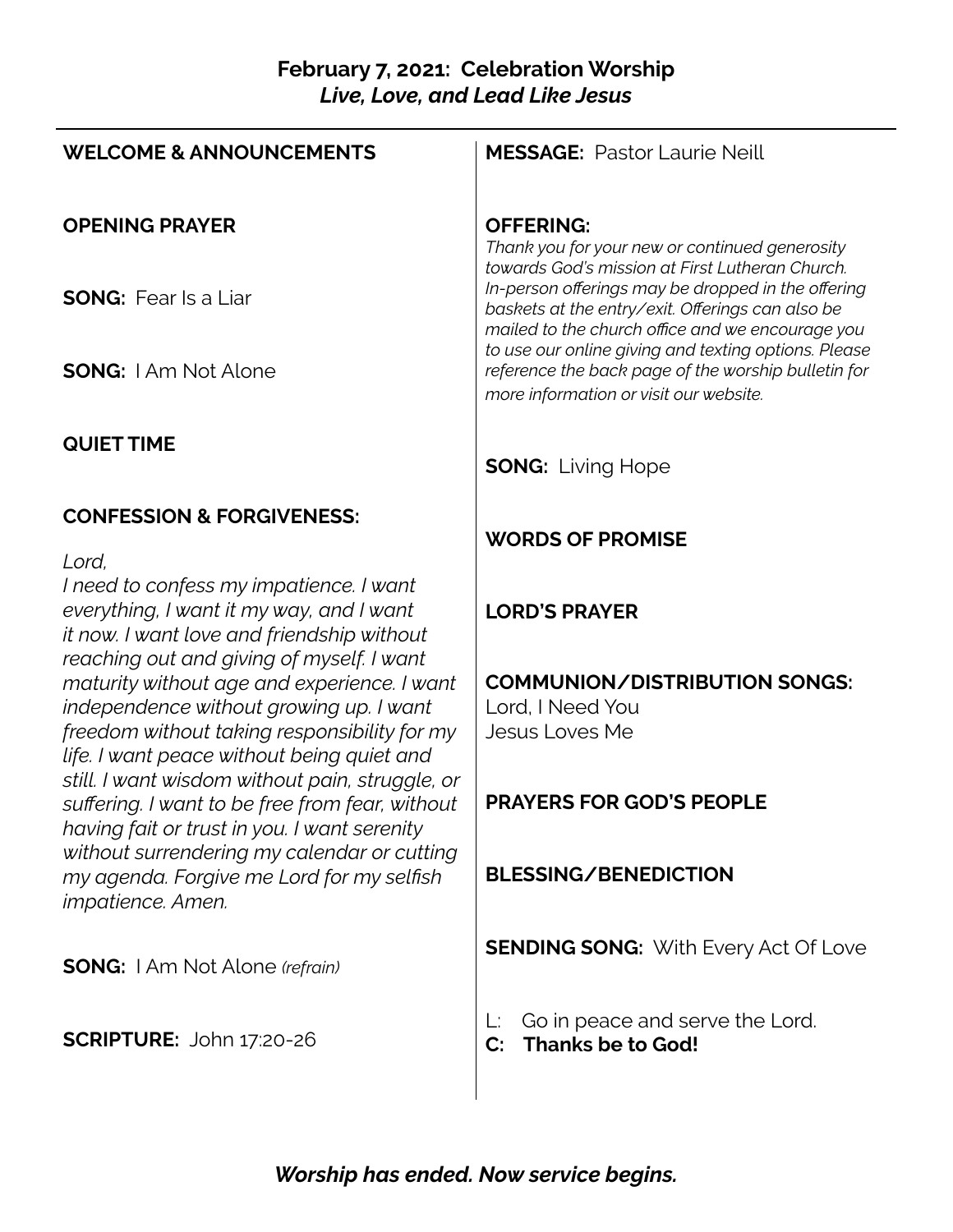# **NEWS&EVENTS**

Visit our website for more detailed information and to register: www.flcfargo.org.

#### **COVID-19 Guideline Reminders**

Motivated by our concern for all people, we will be diligent regarding safety precautions. Adherence to these best practices will allow us to keep our doors open to gather for worship with consideration for the health and well-being of our members and visitors. Key guidelines to follow:

- Respect social distancing. Maintain 6-feet of personal space wherever possible. Share hands-free hellos!
- $\bullet$ Frequent hand-washing/sanitizing is recommended. Scrub for 20 seconds!
- Wearing a mask is required. If you did not bring your  $\bullet$ own mask, masks are available upon entering the church and at the Welcome Desk. Spread the Gospel, not germs.
- If you are feeling sick or taking care of someone who is ill, stay home. Worship online at home!

#### Ash Wednesday Worship-February 17

Ash Wednesday worship details include:

#### In-person:

- 12 p.m. (noon), Sanctuary  $\bullet$
- 5:30 p.m., Sanctuary  $\bullet$
- 6 p.m., Celebration Center  $\bullet$

#### Radio, TV, Online broadcasts:

- 6 p.m., television: The CW (Midcontinent 16/616,  $\bullet$ Sparklight 38/1038)
- 6 p.m., online: flcfargo.org and Facebook
- $\bullet$ 7 p.m., radio: 970 AM/93.1FM

Watch your mail for upcoming details on our 2021 Lenten theme-Learning to Walk in the Dark.

CHURCH OFFICE: 701.235.7389, info@flcfargo.org

**OFFICE HOURS / WELCOME DESK:** MON, TUES, WEDS, THURS 8 a.m. - 5 p.m. FRI: 8 a.m. - 12 p.m. SUN 8:30 a.m. - 12 p.m.

Wi-Fi: FLCGuest, password: FirstLutheran619

# **CELEBRATEPRAYER**

We as God's people believe in the power of prayer. Please pray for the following who have asked to be prayed for publicly: Fran Nelson, Jordan Nettum, Mark Nettum, Brenda Cummins, Amy Carey, Kathy Otheim, Jim Frisk, Gail Zimprich, Clark Hoffman, Julie Anderson, Janice Ames, Pam Burley, Richard Driesbach, Dan and Janna Westerholm, Kristi Jarolimek, Marilyn Parker, Betty Wilson, Liz Gibb, George, Shauna, Jeff, Amanda, Nancy, and Marcia.

The sympathy and prayers of First Lutheran are offered to the family and friends of Jean Anderson, mother-in-law of Linda Anderson; and Tom Vangerud, husband of June.

## **CELEBRATEBAPTISM**

Today we celebrate the baptism of Parker Vargas, son of Haley and Juan Vargas; and the recent baptisms of Leighton Laney, son of Kristin Cochran and Lucas Laney; Watson McCormick, son of Katie and Jordan McCormick; and Asher Horton, son of Kacie Timmerman and Darius Horton.

## **CHRISTIANEDUCATION**

Kids are an important part of FLC! In-person classes will resume in Fall 2021. Online classes and at home resources will continue through the school year. Nursery (0-5 yrs): Closed until further notice (COVID precaution) Kids at First (age 3-4th grade): FLOCK Magazine and FLOCK online resources

56ers (5-6th grade): Wednesdays 6 p.m., online Zoom (will be on break during Lent through Easter)

Servant Leadership Academy/Confirmation

(7-8th grade): online Zoom, Wednesdays 7 p.m. Youth Group (9-12th grade): Wednesdays, 8 p.m., Great Hall

# YOURMINISTRYTEAM

cbjertness@flcfargo.org **Pr. Corey Bjertness** Pr. Laurie Neill Ineill@flcfargo.org stollefson@flcfargo.org Pr. Stephanie Tollefson Pr. Marty Tollefson mtollefson@flcfargo.org rjohnson@flcfargo.org **Rollie Johnson** serickson@flcfargo.org **Shelly Erickson** ecarlson@flcfargo.org **Erik Carlson** mrobertson@flcfargo.org **Marlee Robertson** pkloster@flcfargo.org **Polly Kloster** View the entire staff online at www.flcfargo.org **Council Officers:** Sindy Keller, President 701.238.2088 Gary Haugo, Vice President 701.261.5172 701.356.0324 Tracy Farmer, Treasurer Chris Kraemer, Secretary

701.371.5718 Gary Inman, Past Chair 701.371.1563